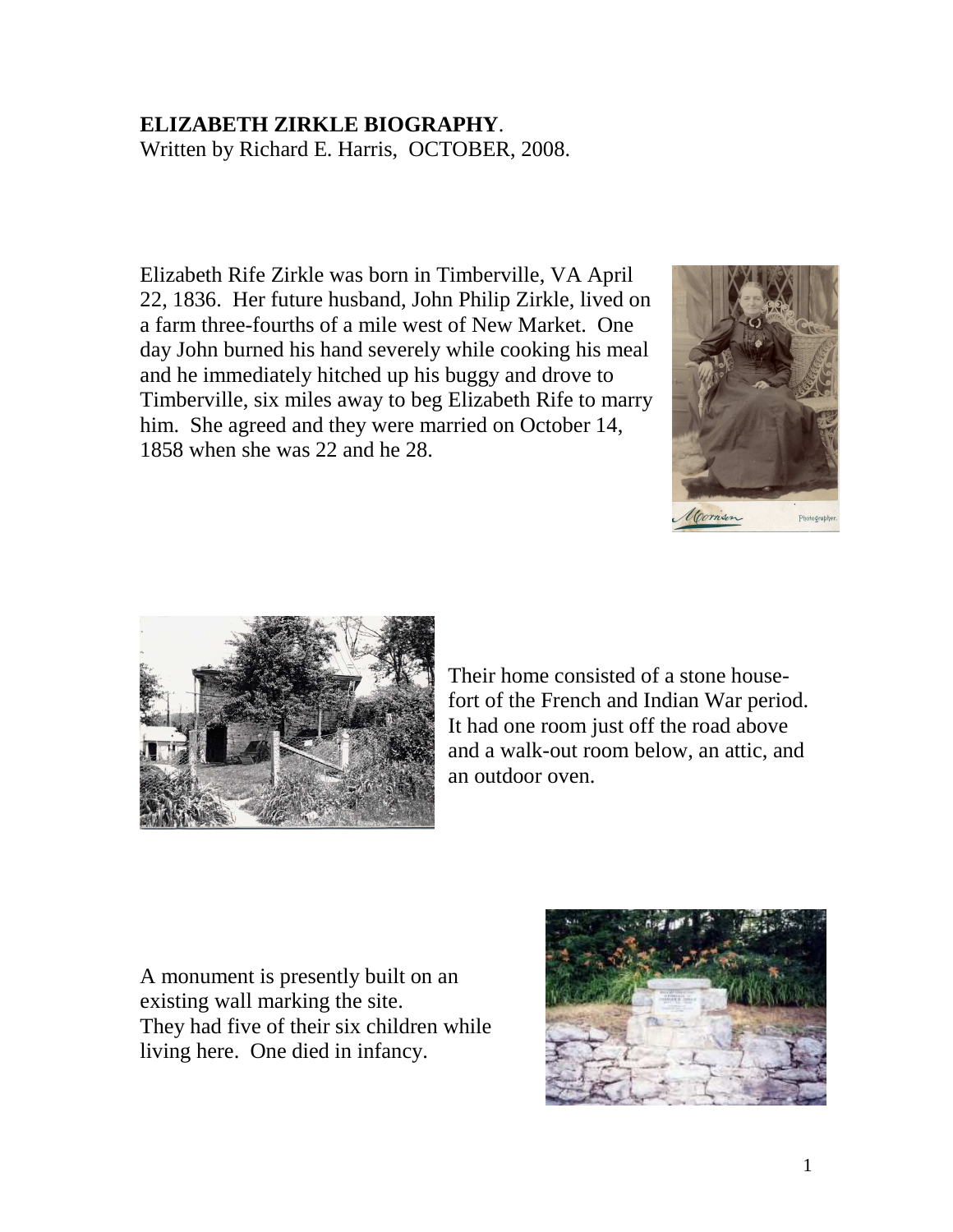During the Civil War, Elizabeth and John Zirkle were Union sympathizers so rather than join the Confederate army, they put up a cash bounty for a substitute to enlist in John's place. As the war proceeded and the need for soldiers increased, John left New Market and went west to Indiana to live with his brother, Isaac, until the war was over. Of course, this left Elizabeth to run the farm alone and care for two small children with one more on the way who was born five weeks before the Battle of New Market.



After the battle, the Smith Creek Baptist Church was made into a hospital. The *Shenandoah Valley* newspaper said in an article dated January 26, 1911,

written following Elizabeth's death, "After the Battle of New Market, May 15, 1864, the sympathies of Mrs. Zirkle were warmly enlisted in behalf of Northern sick and wounded in the Baptist church hospital. They especially needed something to eat provisions were unobtainable—and she, without expecting reward, industriously went to work to relieve



their wants. Mrs. Zirkle was always practical, and each week she came to town in a spring wagon, bringing sweet and buttermilk, bread, and 'halfmoon' or 'turnover pies,' made and baked by her in a big old-fashioned bake-oven and other things for the wounded."

As a result of her kindness she was given a letter by the Union doctor attending the wounded which said:

 "New Market Federal Hospital, Sept. 9, 1864; This is to certify that Mrs. Elizabeth Zirkle, who lives near this place has, since the establishment of this hospital, shown a regard for the suffering Federal wounded under my charge, and that she has contributed much to their benefit by furnishing food, &., gratis, for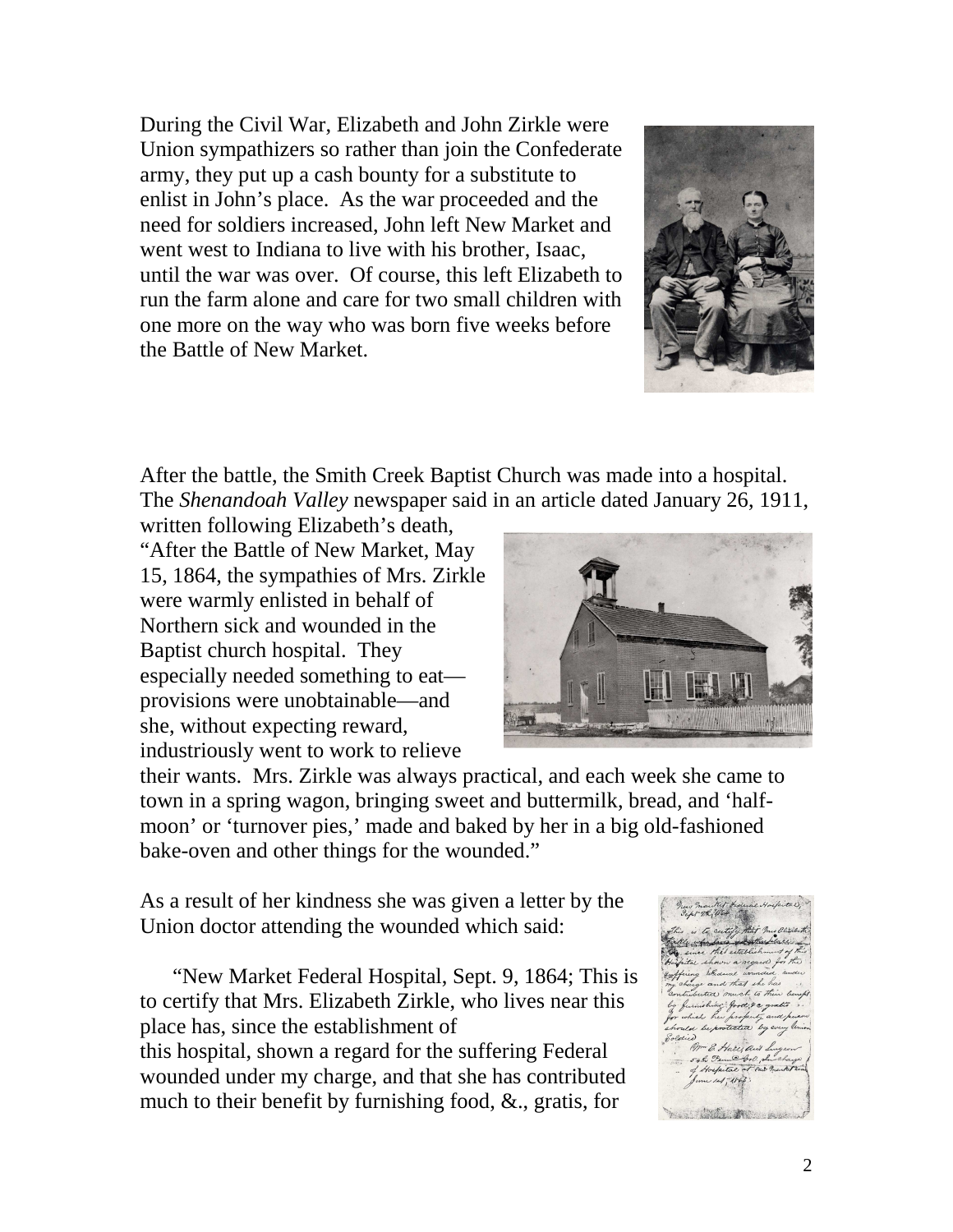which her property and person should be protected by every Union soldier. Wm. E. Hall,

Asst. Surgeon 54<sup>th</sup> Penna. Vol., in charge of Hospital at New Market, since June 1, 1864."

As Union General Philip Sheridan's soldiers came up the Valley burning barns and mills and running off the livestock, she baked hundreds of little pies to give to the Union soldiers when they arrived at her farm. She

showed them her letter from Dr. Hall and they posted a guard to protect her person, barn, and property.

When a relative of hers who was a Confederate soldier, Samuel Rife, died in a Federal prison, she took his nine-yeardaughter, Martha, into her crowded home.



She lived with Mrs. Zirkle and her family for eleven years, until she married Lewis N. Zirkle at age twenty.

In 1869 the Zirkles built a fine, brick house down by the Shenandoah River across from the stone house. Meanwhile, that same year, John's brother, Isaac, attended some Seventh-day Adventist evangelistic meetings near Indianapolis and joined the Adventist Church. He sent tracts to John and Elizabeth and after reading them, they requested that Isaac arrange for an evangelist to come to New Market. On January 28, 1876, evangelists E. B. Lane and J. O. Corliss came from Adventist headquarters in Battle Creek, MI and stayed with the Zirkles. The evangelists held meetings in school

houses, churches, and a tent in New Market and in surrounding towns and counties. During the summer, Elizabeth Zirkle was the first person baptized into the Adventist Church in the state of Virginia. Her husband and four of her children would follow later. A small church was organized on January 13, 1877.

John and Elizabeth's third son, Charles, became a minister and after serving for awhile contracted TB. He came home to recuperate and built a house on the front part of the family farm along Depot Road, now Route 211. For

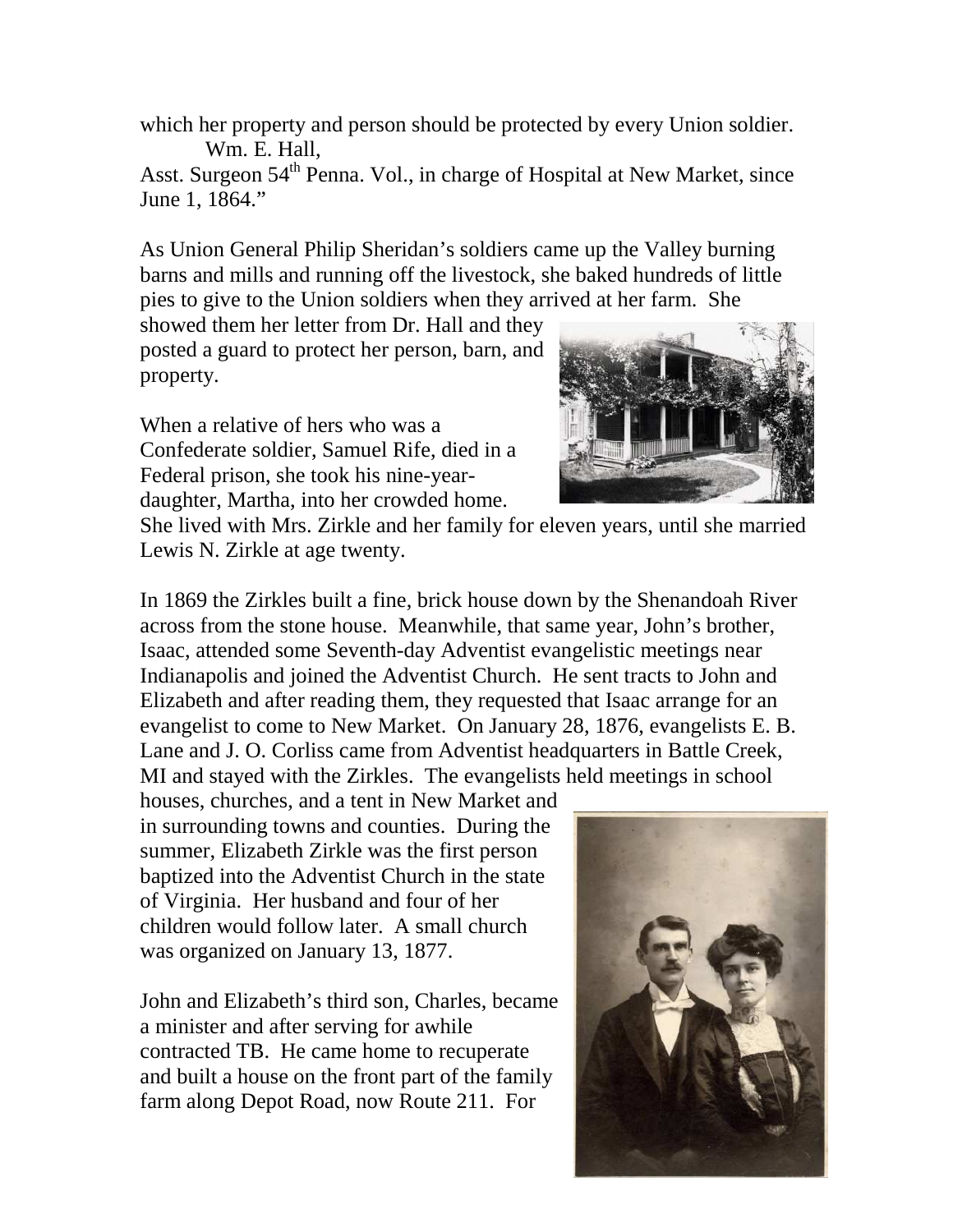awhile he taught at the elementary school near Plains Mill along the Shenandoah River two and a half miles up river from his home. As his condition worsened, he thought about the future after he was gone. New Market was an education-conscious town. Seventeen private schools had functioned for awhile in the town by this time. Charles reasoned that if others can operate a private school, why shouldn't the Adventists. At this time, also, Adventist elementary schools, academies, and colleges were springing up around the world. So, Charles and his wife, Myra, asked his parents if they would give him his inheritance before he died—land from the family farm on which to build an Adventist academy. The parents agreed and four days before Charles died they staked off 42 acres for the school as he watched from his bedroom window. Three days later he died and within a month they deeded the property to the Virginia Conference of Seventh-day Adventists on which to build Shenandoah Valley Academy. Charles's house was situated on the site where the school sign is located today.



The original main building contained living quarters for students and faculty, dining room, classrooms, chapel, and the spirit that continues to make SVA unique.

John Zirkle died in 1906 after seeing the junior academy opened in 1905. Six years later on January 19, 1911 Elizabeth died just before the first graduation in the Spring. Mrs. Zirkle had a big heart always willing to help both friend and foe in need. Also, with her husband, they magnanimously honored Charles' request for land on which to build a school. To date over